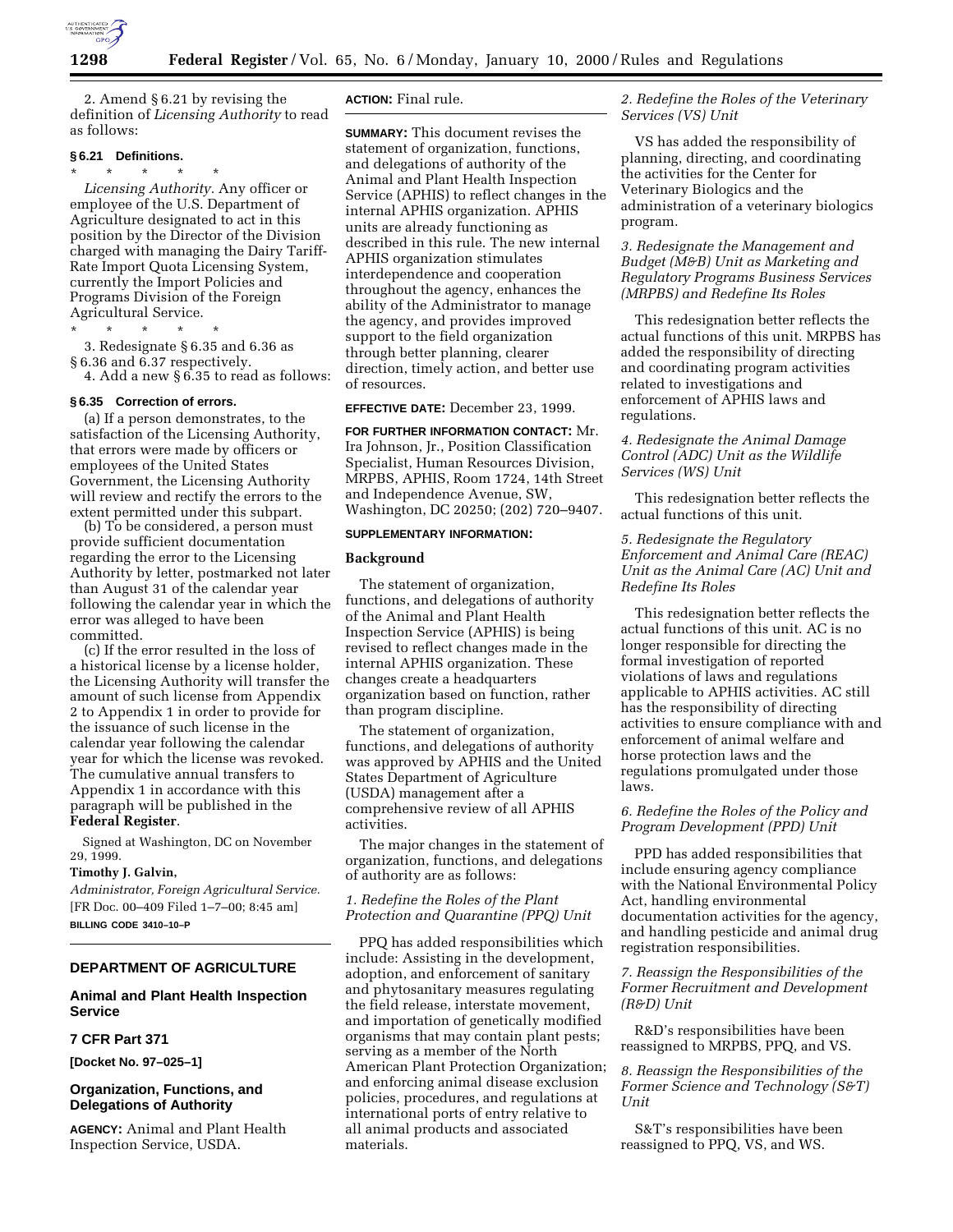*9. Reassign the Responsibilities of the Former Biotechnology, Biologics, and Environmental Protection (BBEP) Unit*

BBEP's responsibilities have been reassigned to PPD, PPQ, and VS.

# *10. Continuing Responsibilities of the Legislative and Public Affairs (LPA) Unit*

LPA's responsibilities within the Agency remain the same.

## *11. Continuing Responsibilities of the International Services (IS) Unit*

IS' responsibilities within the Agency remain the same.

We have also made a number of editorial changes.

This rule relates to internal agency management. Therefore, pursuant to 5 U.S.C. 553, notice of proposed rulemaking and opportunity for comment are not required, and this rule may be made effective less than 30 days after publication in the **Federal Register**. Also, since this rule relates to internal agency management, it is exempt from the provisions of Executive Order 12866. Further, this action is not a rule as defined by 5 U.S.C. 601 *et seq.*, the Regulatory Flexibility Act, and thus is exempt from the provisions of that Act.

## **List of Subjects in 7 CFR Part 371**

Authority delegations (Government agencies), Organization and functions (Government agencies).

1. Part 371 is revised to read as follows:

# **PART 371—ORGANIZATION, FUNCTIONS, AND DELEGATIONS OF AUTHORITY**

Sec.

- 371.1 General Statement.
- 371.2 The Office of the Administrator.
- 371.3 Plant Protection and Quarantine.
- 371.4 Veterinary Services.
- 371.5 Marketing and Regulatory Programs Business Services.
- 371.6 Wildlife Services.
- 371.7 Animal Care.
- 371.8 International Services.
- 371.9 Policy and Program Development.
- 371.10 Legislative and Public Affairs.
- 371.11 Delegations of authority.
- 371.12 Concurrent authority and
- responsibility to the Administrator. 371.13 Reservation of authority.
- 371.14 Availability of information and records.

**Authority:** 5 U.S.C. 301.

#### **§ 371.1 General statement.**

(a) *The creation of APHIS.* The Animal and Plant Health Inspection Service (APHIS) was created by the Secretary of Agriculture on April 2, 1972 (37 FR 6327, March 28, 1972).

(b) *Central offices.* APHIS is headquartered in Washington, DC, and Riverdale, MD. The APHIS Management Team at these locations consists of the following:

Administrator

- Associate Administrator
- Deputy Administrator, Plant Protection and Quarantine (PPQ)
- Deputy Administrator, Veterinary Services (VS)
- Deputy Administrator, Marketing and Regulatory Programs Business Services (MRPBS)
- Deputy Administrator, Wildlife Services (WS)
- Deputy Administrator, Animal Care (AC) Deputy Administrator, International Services (IS)
- Director, Policy and Program Development (PPD)
- Director, Legislative and Public Affairs (LPA)

(c) *Field organization.* AC, MRPBS, PPQ, VS, and WS all have field offices located throughout the United States. IS has field offices located throughout the world. A list of APHIS' field offices with addresses and telephone numbers is in the blue pages of local telephone books.

#### **§ 371.2 The Office of the Administrator.**

(a) *The Administrator.* (1) The Administrator of APHIS formulates, directs, and supervises the execution of APHIS policies, programs, and activities.

(2) The Administrator is authorized to take any action authorized by law and deemed necessary to carry out APHIS functions. Delegations of authority by the Administrator and provisions for redelegations of authority are stated in § 371.11.

(b) *The Associate Administrator.* The Associate Administrator of APHIS shares responsibility with the Administrator for general direction and supervision of APHIS programs and activities. The Associate Administrator may act for the Administrator.

# **§ 371.3 Plant protection and quarantine.**

(a) *General statement.* Plant Protection and Quarantine (PPQ) protects and safeguards the Nation's plant resources through programs and activities to prevent the introduction and spread of plant pests and diseases.

(b) *Deputy Administrator of PPQ.* The Deputy Administrator of PPQ is responsible for:

(1) Participating with the Administrator of APHIS and other officials in the planning and formulation of policies, programs, procedures, and activities of APHIS.

(2) Providing direction and coordination for PPQ programs and activities. The authorities for PPQ programs include:

(i) Section 102, Organic Act of September 21, 1944, as amended, and the Act of April 6, 1937, as amended (7 U.S.C. 147a, 148, and 148a–148e), relating to control and eradication of plant pests and diseases;

(ii) The Mexican Border Act, as amended (7 U.S.C. 149);

- (iii) The Golden Nematode Act (7 U.S.C. 150 through 150g);
- (iv) The Federal Plant Pest Act, as amended (7 U.S.C. 150aa through 150jj);
- (v) The Plant Quarantine Act, as
- amended (7 U.S.C. 151 through 164a, and 167);
- (vi) The Terminal Inspection Act, as amended (7 U.S.C. 166);
- (vii) The Honeybee Act, as amended (7 U.S.C. 281 through 286);
- (viii) The Federal Noxious Weed Act of 1974, as amended (7 U.S.C. 2801 through 2814);

(ix) The Endangered Species Act of 1973 (16 U.S.C. 1531–1544);

(x) Executive Order 11987;

(xi) The responsibilities of the United States under the International Plant Protection Convention;

(xii) Lacey Act Amendments of 1981, as amended (16 U.S.C. 3371 through 3378);

(xiii) Title III (and Title IV to the extent that it relates to activities under Title III) of the Federal Seed Act, as amended (7 U.S.C. 1581 through 1610);

(xiv) Authority to prescribe and collect fees under The Act of August 31, 1951, as amended (31 U.S.C. 9701), and sections 2508 and 2509 of the Food, Agriculture, Conservation, and Trade Act of 1990, as amended (21 U.S.C. 136 and 136a).

(3) Developing of regulations (including quarantines) regarding noxious weeds and plant pests and diseases.

(4) Cooperating with and providing technical assistance to State and local governments, farmer's associations, and individuals with regard to plant pest control. Cooperating with and providing technical assistance to foreign governments with regard to plant pests and diseases.

(5) Assisting in the development of sanitary and phytosanitary measures.

(6) Regulating the field release into the environment, interstate movement, and importation of genetically modified organisms.

(7) Serving as a member of the North American Plant Protection Organization (NAPPO). NAPPO is composed of plant protection officials and industry cooperators from Canada, Mexico, and the United States.

(8) Administering plant and animal pest and disease exclusion policies, procedures, and regulations at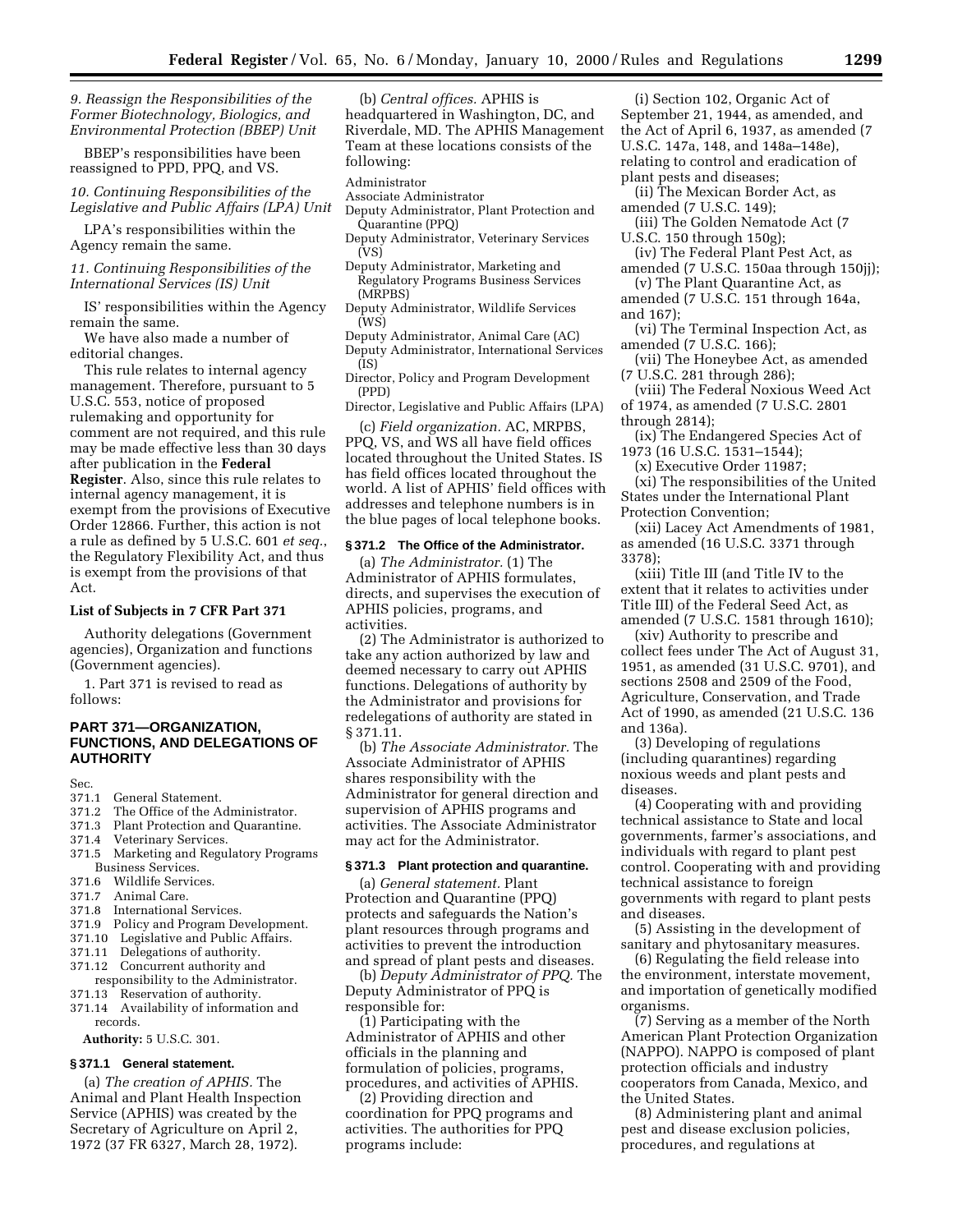international ports of entry (land, sea, and air) relative to all plants and plant and animal products and associated materials (excluding live animals).

(9) Providing laboratory support, diagnostic services, methods development, and research activities in support of PPQ programs.

### **§ 371.4 Veterinary Services.**

(a) *General statement.* Veterinary Services (VS) protects and safeguards the Nation's livestock and poultry through programs and activities to prevent the introduction and spread of pests and disease of livestock and poultry. VS also provides leadership and coordinates activities pertaining to veterinary biologics.

(b) *Deputy Administrator of VS.* The Deputy Administrator of VS is responsible for:

(1) Participating with the Administrator of APHIS and other officials in the planning and formulation of policies, programs, procedures, and activities of APHIS.

(2) Providing direction and coordination for the activities of the Center for Veterinary Biologics.

(3) Providing direction and coordination for VS programs and activities.

The authorities for VS programs include:

(i) Section 306 of the Tariff Act of June 17, 1930, as amended (19 U.S.C. 1306);

(ii) Act of August 30, 1890, as amended (21 U.S.C. 102 through 105);

(iii) Act of May 29, 1884, as amended, Act of February 2, 1903, as amended, and Act of March 3, 1905, as amended, and supplemental legislation (21 U.S.C. 111 through 114a, 114a through 114a–

1, and 115 through 130);

(iv) Act of February 28, 1947, as amended (21 U.S.C. 114b through 114c, and 114d–1);

(v) Act of June 16, 1948 (21 U.S.C. 114e through 114f);

(vi) Act of September 6, 1961 (21 U.S.C. 114g through 114h);

(vii) Act of July 2, 1962 (21 U.S.C. 134 through 134h);

(viii) Act of May 6, 1970 (21 U.S.C. 135 through 135b);

(ix) Sections 12 through 14 of the Federal Meat Inspection Act, as amended, and the portion of Section 18 of the Act that pertains to the issuance of certificates of condition of live animals intended and offered for export (21 U.S.C. 612 through 614, and 618);

(x) Improvement of poultry, poultry products, and hatcheries (7 U.S.C. 429);

(xi) 28 Hour Law, as amended (49 U.S.C. 80502);

(xii) Act of August 26, 1983, as amended (46 U.S.C. 3901 through 3902);

(xiii) Harmonized Tariff Schedule of the United States;

(xiv) Virus-Serum-Toxin Act (21 U.S.C. 151 through 159);

(xv) Sections 203 and 205 of the Agricultural Marketing Act of 1946, as amended, with respect to voluntary inspection and certification of animal products; inspection, testing, treatment, and certification of animals; and a program to investigate and develop solutions to the problems resulting from the use of sulfonamides in swine (7 U.S.C. 1622 and 1624);

(xvi) Section 101(d) of the Organic Act of September 21, 1944 (7 U.S.C. 430);

(xvii) The Swine Health Protection Act (7 U.S.C. 3801 through 3813);

(xviii) Conducting diagnostic and related activities necessary to prevent, detect, control, or eradicate foot-andmouth disease and other animal diseases (21 U.S.C. 113a);

(xix) Authority to prescribe and collect fees under the Act of August 31, 1951, as amended (31 U.S.C. 9701), and sections 2508 and 2509 of the Food, Agriculture, Conservation, and Trade Act of 1990, as amended (21 U.S.C. 136 and 136a); and

(xx) Transportation of horses to slaughter under sections 901–905 of the Federal Agriculture Improvement and Reform Act of 1996 (7 U.S.C. 1901 note).

(4) Directing and coordinating animal health information systems and maintaining a Federal-State program operation capable of responding to exotic livestock and poultry disease outbreaks.

(5) Cooperating with and providing technical assistance to State and local governments, farmer's associations and similar organizations, and individuals with regard to VS programs and activities. Cooperating with and providing technical assistance to foreign governments with regard to pests and diseases of livestock and poultry.

(6) Providing laboratory support, diagnostic services, methods development, and research activities in support of VS programs.

#### **§ 371.5 Marketing and Regulatory Programs Business Services.**

(a) *General statement.* Marketing and Regulatory Programs Business Services (MRPBS) plans and provides for the agency's human, financial, and physical resources.

(b) *Deputy Administrator of MRPBS.* The Deputy Administrator of MRPBS is responsible for:

(1) Assisting the Under Secretary for Marketing and Regulatory Programs, and the Administrators of APHIS, the Agricultural Marketing Service (AMS), and the Grain Inspection and Packers and Stockyards Administration (GIPSA), and other APHIS, AMS, and GIPSA officials in the planning and formulation of MRP policies, programs, and activities. Providing human resource, certain financial, and management services for AMS, APHIS, and GIPSA.

(2) Planning, formulating and coordinating policies, and directing management support functions for APHIS and designated functions for other MRP agencies, including finance, personnel, and management services.

(3) Conducting administrative reviews and inspections in APHIS to assess the implementation of policies and procedures and to assess the accomplishments of program objectives.

(4) Evaluating and issuing administrative directives.

(5) Serving as APHIS' liaison official with the General Accounting Office and the Office of the Inspector General.

(6) Preparing cooperative agreements, memoranda of understanding, agreements between APHIS and other agencies, and agreements that require the signature of more than one Deputy Administrator or Director.

(7) Directing and coordinating investigations related to APHIS program laws and regulations and coordinating enforcement of program laws and regulations with the Office of the General Counsel.

(8) Supporting and enforcing APHIS program activities, which include:

(i) Title 7, Code of Federal Regulations, §§ 371.3(b)(2)(i) through (xiv);

(ii) Title 7, Code of Federal Regulations, §§ 371.4(b)(3)(i) through  $(xx);$ 

(iii) The Animal Welfare Act, as amended (7 U.S.C. 2131 through 2159); and

(iv) The Virus-Serum Toxin Act, as amended (21 U.S.C. 159).

(9) Formulating and recommending employee development and training policies.

(10) Developing, delivering, and administering organizational development, training, recruitment, and employee development programs for MRP agencies.

(11) Providing computer support and related services for APHIS.

#### **§ 371.6 Wildlife Services.**

(a) *General statement.* Wildlife Services (WS) manages problems caused by wildlife.

(b) *Deputy Administrator of WS.* The Deputy Administrator of WS is responsible for:

(1) Participating with the Administrator of APHIS and other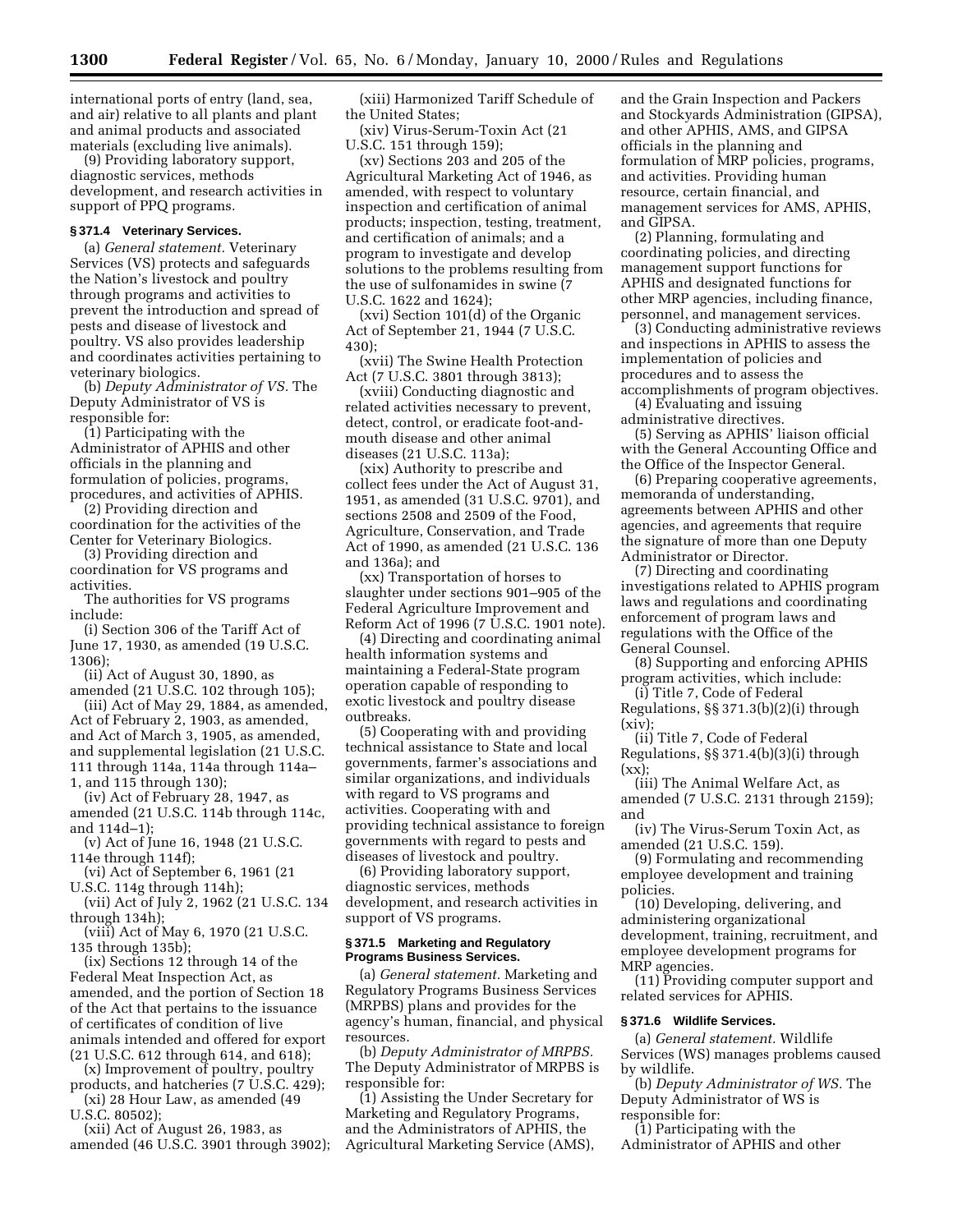officials in the planning and formulation of policies, programs, procedures, and activities of APHIS.

(2) Providing direction and coordination for programs authorized by the Act of March 2, 1931 (7 U.S.C. 426 and 426b, as amended).

(3) Assisting Federal, State, local, and foreign agencies and individuals with regard to wildlife damage and control.

(4) Conducting research to develop wildlife damage management methods.

#### **§ 371.7 Animal Care.**

(a) *General statement.* Animal Care (AC) establishes acceptable standards of humane care and treatment for regulated animals and monitors and achieves compliance through inspections, enforcement, education, and cooperative efforts under the Animal Welfare and Horse Protection Acts.

(b) *Deputy Administrator of AC.* The Deputy Administrator of AC is responsible for:

(1) Participating with the Administrator of APHIS and other officials in the planning and formulation of policies, programs, and activities of APHIS.

(2) Directing activities to ensure compliance with and enforcement of animal welfare and horse protection laws and regulations. These laws are:

(i) The Animal Welfare Act, as amended (7 U.S.C. 2131 through 2159); and

(ii) The Horse Protection Act (15 U.S.C. 1821 through 1831).

(3) Providing recommendations for policy and program changes and promulgating requirements, procedures, and guidelines for the conduct of field activities relating to AC programs.

#### **§ 371.8 International Services.**

(a) *General statement.* International Services (IS) protects U.S. agriculture and enhances agricultural trade with foreign countries.

(b) *Deputy Administrator of IS.* The Deputy Administrator of IS is responsible for:

(1) Participating with the Administrator of APHIS and other officials in the planning and formulation of international policies, programs, and activities of APHIS.

(2) Maintaining and administering the foreign service personnel system for employees of APHIS in accordance with section 202(a)(2) of the Foreign Service Act of 1980 (22 U.S.C. 3922), E.O. 12363, dated May 21, 1982, and the provisions of § 2.51(a)(1) of this title.

(3) Developing and maintaining systems for monitoring and reporting the presence and movement of plant and animal diseases and pests in foreign countries.

(4) Developing and maintaining cooperative relationships and programs with other Federal agencies, foreign governments, industry, and international organizations, such as the Food and Agriculture Organization of the United Nations, with regard to APHIS activities in foreign countries.

(5) Developing and maintaining systems for observing the effects of plant and animal diseases in foreign countries and evaluating their effect on the agriculture industry.

(6) Developing and directing programs to enhance the trade in U.S. plants, animals, and their products in compliance with established international sanitary and phytosanitary standards.

(7) Providing recommendations for policy and program changes, and promulgating requirements, procedures, and guidelines for the conduct of field activities relating to IS programs.

#### **§ 371.9 Policy and Program Development.**

(a) *General statement.* Policy and Program Development (PPD) provides analytical support for agency decisions and plans.

(b) *Director of PPD.* The Director of PPD is responsible for:

(1) Participating with the Administrator of APHIS and other officials in the planning and formulation of APHIS policies, programs, and activities.

(2) Providing planning and evaluations; regulations development; and policy, risk, and economic analysis for APHIS programs.

(3) Analyzing the environmental effects of APHIS programs to ensure their compliance with environmental laws and regulations and providing support for pesticide registration and drug approval.

(4) Coordinating registration of chemicals and other substances used in APHIS control and eradication programs.

### **§ 371.10 Legislative and Public Affairs.**

(a) *General statement.* Legislative and Public Affairs (LPA) is the communications arm of APHIS.

(b) *Director of LPA.* The Director of LPA is responsible for:

(1) Advising and assisting the Administrator and other officials on matters relating to agency legislative and media affairs.

(2) Preparing legislative proposals for APHIS programs and responsibilities. Assisting in compiling support material for agency witnesses for congressional hearings. Preparing legislative reports.

(3) Establishing and maintaining liaison with Members of Congress,

various congressional committees and subcommittees, and their staffs on matters pertaining to APHIS.

(4) Planning and conducting an information program to promote interest in and increase the public knowledge of APHIS programs and activities.

(5) Drafting and administering policy guidelines on press contacts, photography, audiovisual activities, graphic design, radio-TV, and policy/ editorial/graphics clearances for publications. Planning and conducting a program to explain APHIS policies in written form to Members of Congress, State and industry leaders, officials of foreign governments, and private citizens.

(6) Preparing replies to written inquiries and establishing and maintaining a system for the control of written inquiries referred by the Office of the Secretary or sent directly to the agency.

(7) Assisting in the preparation of position papers regarding APHIS programs.

(8) Assisting in the preparation of directives, procedural manuals, articles for publication, and agency correspondence. Coordinating APHIS activities within the scope of the Freedom of Information Act and the Privacy Act.

### **§ 371.11 Delegations of authority.**

(a) *Associate Administrator.* The Associate Administrator is delegated the authority to perform the duties and to exercise the functions and powers that are now, or that may become, vested in the Administrator, including the power of redelegation except where prohibited, and including authority reserved to the Administrator in § 371.14 of this part. The Associate Administrator is also authorized to act for the Administrator in the absence of the Administrator.

(b) *Deputy Administrators and Directors.* The Deputy Administrators of Plant Protection and Quarantine (PPQ), Veterinary Services (VS), Wildlife Services (WS), Marketing and Regulatory Programs Business Services (MRPBS), Animal Care (AC), and International Services (IS); the Directors of Policy and Program Development (PPD) and Legislative and Public Affairs (LPA); and the officers they designate to act for them, with prior specific approval of the Administrator, are delegated the authority, severally, to perform duties and to exercise the functions and powers that are now, or that may become vested in the Administrator (including the power of redelegation, except where prohibited) except authority that is reserved to the Administrator. Each Deputy